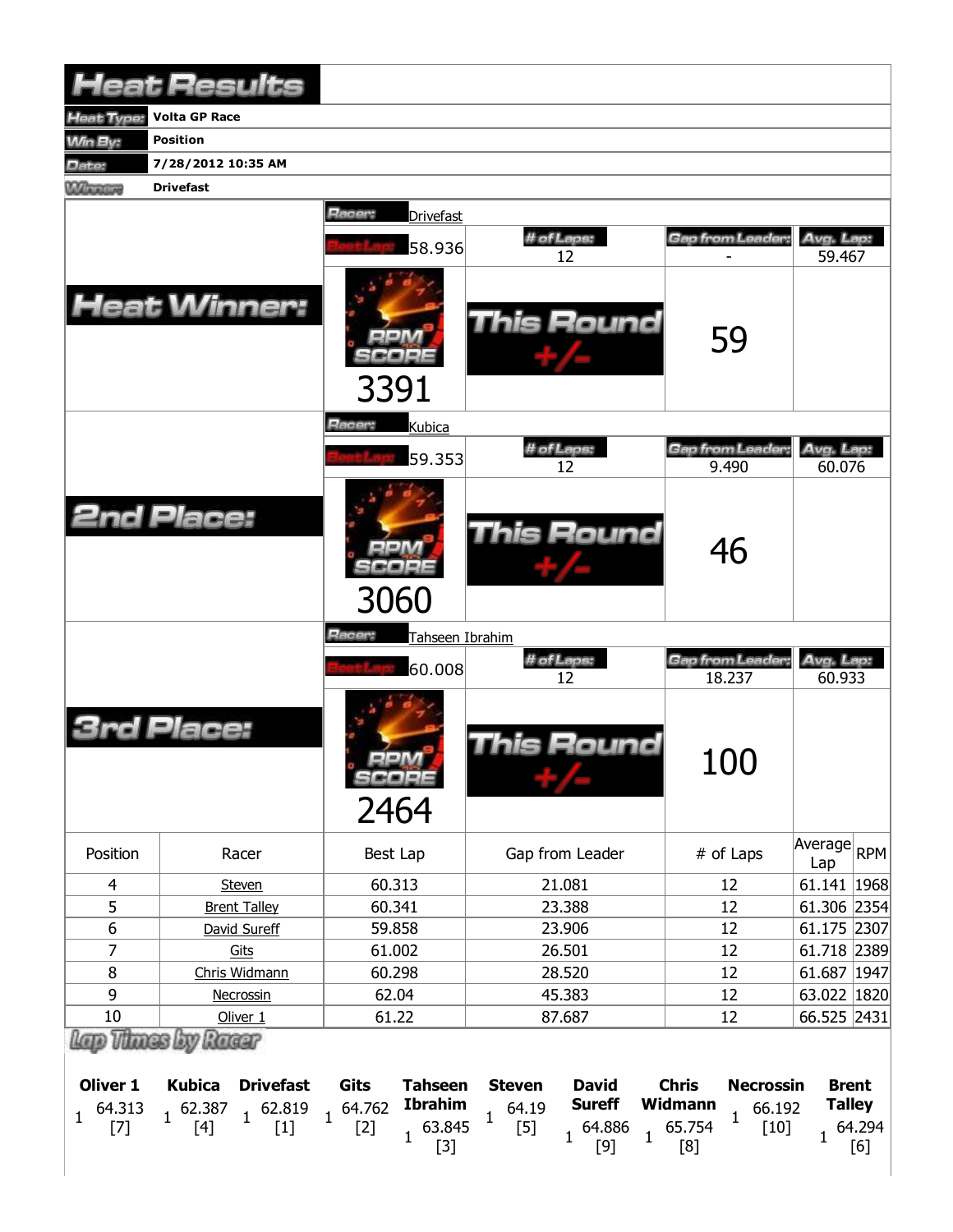| $\overline{2}$ | Oliver 1<br>61.22                                                                                                                                                                     | <b>Kubica</b><br>$2^{61.144}$<br>$[4]$          | <b>Drivefast</b><br>59.254<br>$\overline{2}$<br>$[1]$         | <b>Gits</b><br>61.26<br>$[2]$                          | Tahseen<br>Ibrahim<br>61.132<br>$\overline{2}$              | <b>Steven</b><br>60.892<br>$\overline{2}$<br>$[5]$  | <b>David</b><br><b>Sureff</b><br>62.332<br>$\overline{2}$ | <b>Chris</b><br>Widmann<br>62.835          | <b>Necrossin</b><br>62.063<br>2<br>$[10]$                   | <b>Brent</b><br>Talley<br>60.809         |
|----------------|---------------------------------------------------------------------------------------------------------------------------------------------------------------------------------------|-------------------------------------------------|---------------------------------------------------------------|--------------------------------------------------------|-------------------------------------------------------------|-----------------------------------------------------|-----------------------------------------------------------|--------------------------------------------|-------------------------------------------------------------|------------------------------------------|
| 3              | $[7] % \includegraphics[width=0.9\columnwidth]{figures/fig_10.pdf} \caption{The 3D (black) model for the estimators in the left and right.} \label{fig:2}$<br>61.443<br>[7]<br>61.682 | $3^{61.286}$<br>$[2]$<br>4 59.865               | 59.162<br>$\overline{3}$<br>$\lfloor 1 \rfloor$<br>58.98<br>4 | $3\text{ }61.852$<br>$[3]$<br>61.593<br>$\overline{4}$ | [3]<br>$3\text{ }61.953$<br>[4]<br>60.008                   | 61.821<br>3<br>$[5]$<br>61.172<br>$\overline{4}$    | [9]<br>61.511<br>3<br>[8]<br>60.966                       | [8]<br>62.565<br>3<br>[9]                  | 62.313<br>$[10]$<br>62.828<br>4                             | [6]<br>$3^{61.733}$<br>161<br>61.035     |
| 5              | 171<br>61.537<br>[7]                                                                                                                                                                  | $[2]$<br>$5\frac{59.621}{5}$<br>$[2]$           | $[1]$<br>5 58.936<br>$[1]$                                    | $[4]$<br>$5\,61.407$<br>$[5]$                          | $\overline{4}$<br>$[3]$<br>60.69<br>5<br>$[3]$              | $[5]$<br>$5\,60.743$<br>$[4]$                       | 4<br>[8]<br>$5\text{ }60.491$<br>$\lceil 8 \rceil$        | 61.247<br>4<br>[9]<br>61.121<br>5<br>$[9]$ | $[10]$<br>62.04<br>5<br>$[10]$                              | 4<br>[6]<br>61.275<br>5<br>[6]           |
|                | 661.9[8]<br>61.551<br>[8]                                                                                                                                                             | 59.408<br>6<br>$[2]$<br>59.53<br>$\overline{7}$ | 58.973<br>6 <sup>1</sup><br>$\left[1\right]$<br>7 59.748      | 61.64<br>6<br>$[5]$<br>$7^{61.264}$                    | 60.44<br>6<br>$\lceil 3 \rceil$<br>60.624<br>$\overline{7}$ | 60.579<br>6<br>[4]<br>$7^{60.313}$                  | 60.679<br>6<br>[7]<br>60.743                              | 61.201<br>6<br>$[9]$<br>60.298             | 62.493<br>6<br>$[10]$<br>62.811                             | 61.638<br>6<br>[6]<br>61.269             |
| 8              | 62.58<br>[9]<br>62.113                                                                                                                                                                | $[2]$<br>59.353<br>8<br>$[2]$                   | 1 <br>58.971<br>8<br>$\lfloor 1 \rfloor$                      | $[5]$<br>$8\text{ }61.266$<br>$[5]$                    | $[3]$<br>60.14<br>8<br>$[3]$                                | [4]<br>61.266<br>8<br>[4]                           | $[7]$<br>60.534<br>8<br>[7]                               | 7<br>[9]<br>860.6[8]                       | $[10]$<br>62.633<br>$[10]$                                  | [6]<br>61.185<br>8<br>[6]                |
| 10             | [9]<br>64.134<br>[9]                                                                                                                                                                  | 59.486<br>9<br>$[2]$<br>59.748<br>10<br>$[2]$   | 59.031<br>9<br>$\vert$ 1<br>59.045<br>10<br>$[1]$             | 62.03<br>9<br>[6]<br>$10^{61.383}$<br>$[7]$            | 60.744<br>9<br>$[3]$<br>60.76<br>10                         | 60.462<br>$\overline{9}$<br>[4]<br>10 60.469<br>[4] | 61.314<br>9<br>[7]<br>59.858<br>10                        | 60.638<br>9<br>[8]<br>60.621<br>10<br>[8]  | 63.405<br>9<br>$[10]$<br>63.378<br>10<br>$\lceil 10 \rceil$ | 61.263<br>9<br>$[5]$<br>60.41<br>10      |
| 11             | 64.519<br>[9]<br>12 111.308                                                                                                                                                           | 59.516<br>11<br>$[2]$<br>59.566                 | 59.175<br>11<br>$[1]$<br>59.514                               | 61.002<br>$[7]$<br>12 61.152                           | $[3]$<br>$11^{60.495}$<br>$[3]$                             | 60.786<br>11<br>[4]<br>12 61.003                    | [6]<br>60.174 11<br>11<br>[6]                             | 61.189<br>[8]<br>62.178                    | 62.937<br>11<br>$[10]$<br>63.167                            | $\lceil 5 \rceil$<br>60.341<br>11<br>[5] |
|                | [10]                                                                                                                                                                                  | 12<br>$[2]$                                     | 12 <sup>12</sup><br>[1]                                       | $[7]$                                                  | 12 60.362<br>[3]                                            | $[4]$                                               | 60.608 12<br>12<br>[6]                                    | [8]                                        | 12 <sup>2</sup><br>$[9]$                                    | 60.415<br>12<br>[5]                      |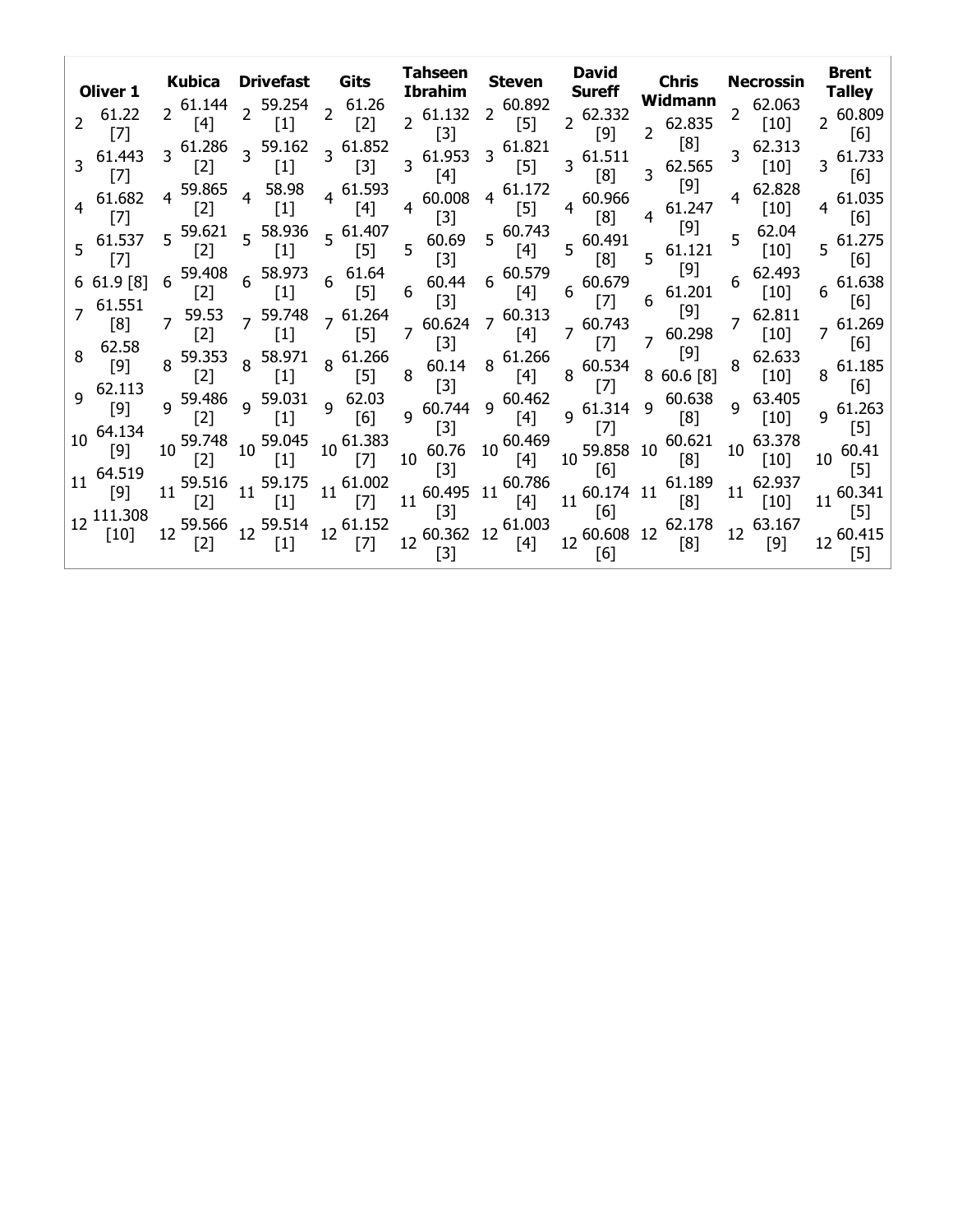|                                                       | <b>Heat Results</b>                                                                                 |                                                                                                       |                                                                                                        |                                                                                   |                                |
|-------------------------------------------------------|-----------------------------------------------------------------------------------------------------|-------------------------------------------------------------------------------------------------------|--------------------------------------------------------------------------------------------------------|-----------------------------------------------------------------------------------|--------------------------------|
| <b>Heat Type:</b>                                     | <b>Volta GP Race</b>                                                                                |                                                                                                       |                                                                                                        |                                                                                   |                                |
| <b>Win By:</b><br><b>Position</b>                     |                                                                                                     |                                                                                                       |                                                                                                        |                                                                                   |                                |
| Date:                                                 | 7/28/2012 10:20 AM                                                                                  |                                                                                                       |                                                                                                        |                                                                                   |                                |
| <b>Winnipeg</b><br>Wu                                 |                                                                                                     |                                                                                                       |                                                                                                        |                                                                                   |                                |
|                                                       |                                                                                                     | Racer:<br>Wu<br>60.851                                                                                | # of Laps:<br>12                                                                                       | <b>Gap from Leader:</b>                                                           | Avg. Lap:<br>61.613            |
|                                                       | <b>Heat Winner:</b>                                                                                 | 2553                                                                                                  | <b>This Round</b>                                                                                      | 29                                                                                |                                |
|                                                       |                                                                                                     | Racer:<br>Marco<br>59.898                                                                             | # of Laps:                                                                                             | Gap from Leader:<br>0.041                                                         | Avg. Lap:                      |
| <b>2nd Place:</b>                                     |                                                                                                     | 1969                                                                                                  | 12<br><b>This Round</b>                                                                                | 33                                                                                | 61.428                         |
|                                                       |                                                                                                     | Racer:<br>*****<br>62.311                                                                             | # of Laps:<br>12                                                                                       | Gap from Leader:<br>19.535                                                        | Avg. Lap:<br>63.149            |
|                                                       | Place:                                                                                              | $=1.4$<br>SCORE<br>1311                                                                               | This Round                                                                                             | 66                                                                                |                                |
| Position                                              | Racer                                                                                               | Best Lap                                                                                              | Gap from Leader                                                                                        | # of Laps                                                                         | Average RPM<br>Lap             |
| $\overline{4}$                                        | Crash                                                                                               | 62.131                                                                                                | 19.563                                                                                                 | 12                                                                                | 63.11<br> 1192                 |
| 5                                                     | Packy                                                                                               | 61.899                                                                                                | 19.720                                                                                                 | 12                                                                                | 62.984 1430                    |
| $\boldsymbol{6}$                                      | Chris Haug                                                                                          | 62.318                                                                                                | 21.180                                                                                                 | 12                                                                                | 63.147 1161                    |
| $\overline{7}$                                        | Ary                                                                                                 | 62.348                                                                                                | 22.471                                                                                                 | 12                                                                                | 63.423 1635                    |
| $\bf 8$                                               | <b>Alex</b>                                                                                         | 62.42                                                                                                 | 25.890                                                                                                 | 12                                                                                | 803<br>63.45                   |
| 9                                                     | Rome                                                                                                | 61.868                                                                                                | 25.913                                                                                                 | 12                                                                                | 63.452 1002                    |
| $10\,$                                                | <u>Rjo</u>                                                                                          | 63.432                                                                                                | 39.125                                                                                                 | 12                                                                                | 64.696 1221                    |
| Wu<br>64.406<br>$\mathbf{1}$<br>$\mathbf{1}$<br>$[1]$ | <b>Thuse by Racar</b><br><b>Alex</b><br>Ary<br>65.914<br>65.826<br>$\overline{1}$<br>$[4]$<br>$[9]$ | <b>Marco</b><br><b>Chris</b><br><b>Haug</b><br>$1^{64.221}$<br>65.541<br>$[3]$<br>$\mathbf{1}$<br>[6] | <b>Rjo</b><br><b>Crash</b><br>67.099<br>$1^{66.223}$<br>$\mathbf{1}$<br>$\mathbf{1}$<br>$[5]$<br>$[7]$ | <b>Packy</b><br><b>Rome</b><br>65.96<br>66.525<br>$\overline{1}$<br>$[10]$<br>[8] | *****<br>$1^{65,185}$<br>$[2]$ |